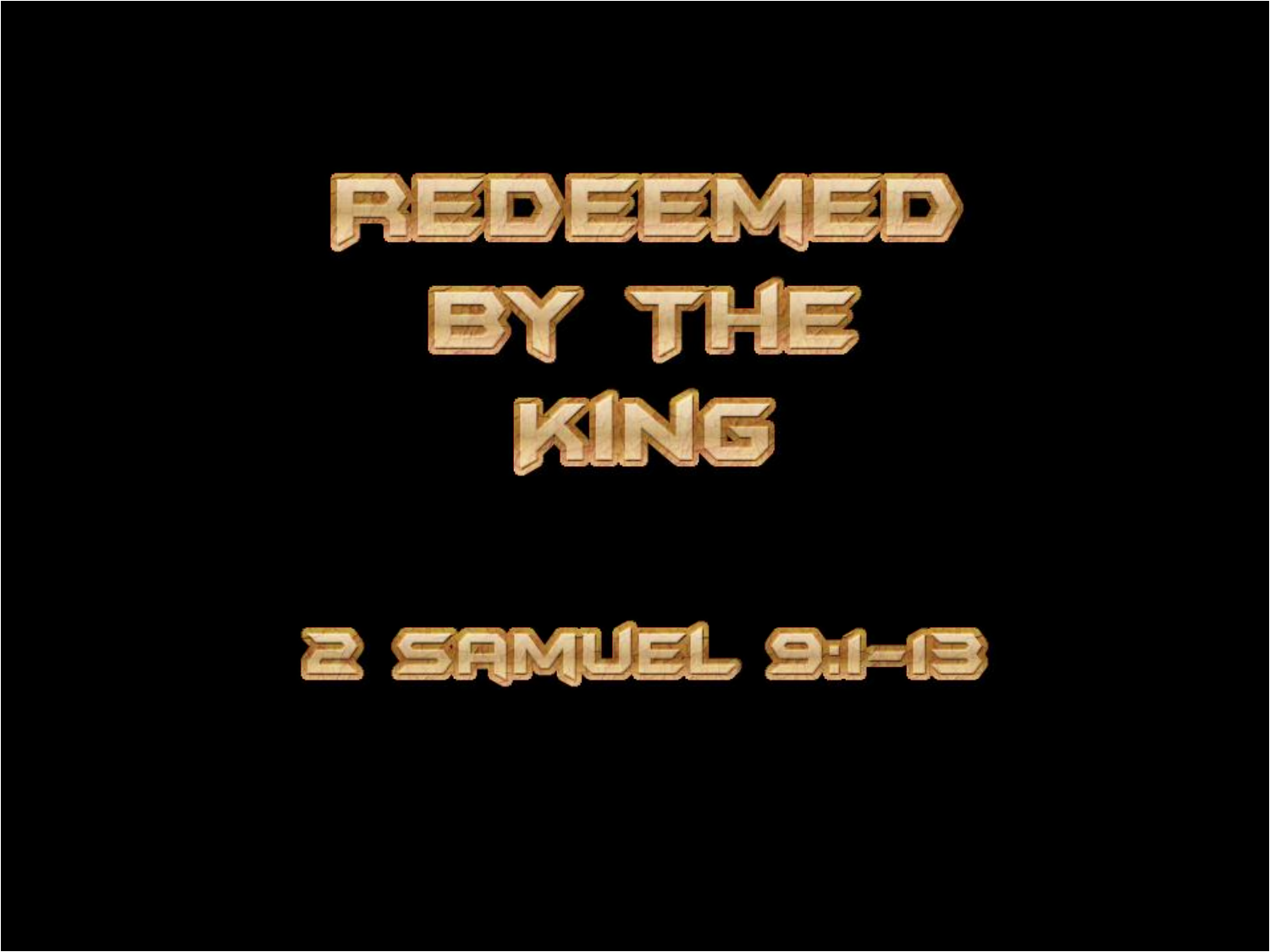# **2 Samuel 9:1-13**

- **1 And David said, Is there yet any that is left of the house of Saul, that I may shew him kindness for Jonathan's sake?**
- **2 And there was of the house of Saul a servant whose name was Ziba. And when they had called him unto David, the king said unto him, Art thou Ziba? And he said, Thy servant is he.**
- **3 And the king said, Is there not yet any of the house of Saul, that I may shew the kindness of God unto him? And Ziba said unto the king, Jonathan hath yet a son, which is lame on his feet.**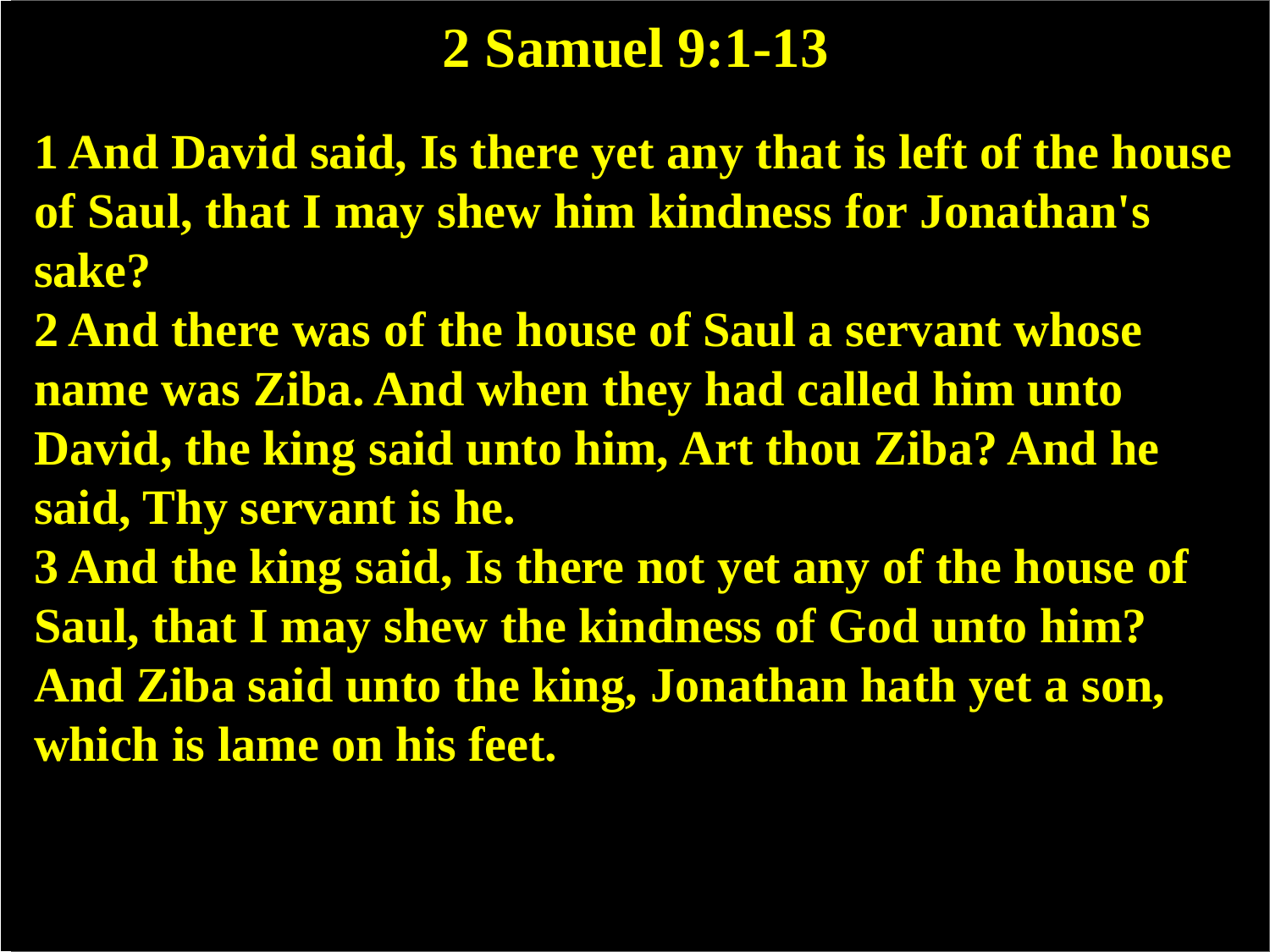# **2 Samuel 9:1-13 - continued**

**4 And the king said unto him, Where is he? And Ziba said unto the king, Behold, he is in the house of Machir, the son of Ammiel, in Lodebar.**

**5 Then king David sent, and fetched him out of the house of Machir, the son of Ammiel, from Lodebar.**

**6 Now when Mephibosheth, the son of Jonathan, the son of Saul, was come unto David, he fell on his face, and did reverence. And David said, Mephibosheth. And he answered, Behold thy servant!**

**7 And David said unto him, Fear not: for I will surely shew thee kindness for Jonathan thy father's sake, and will restore thee all the land of Saul thy father; and thou shalt eat bread at my table continually.**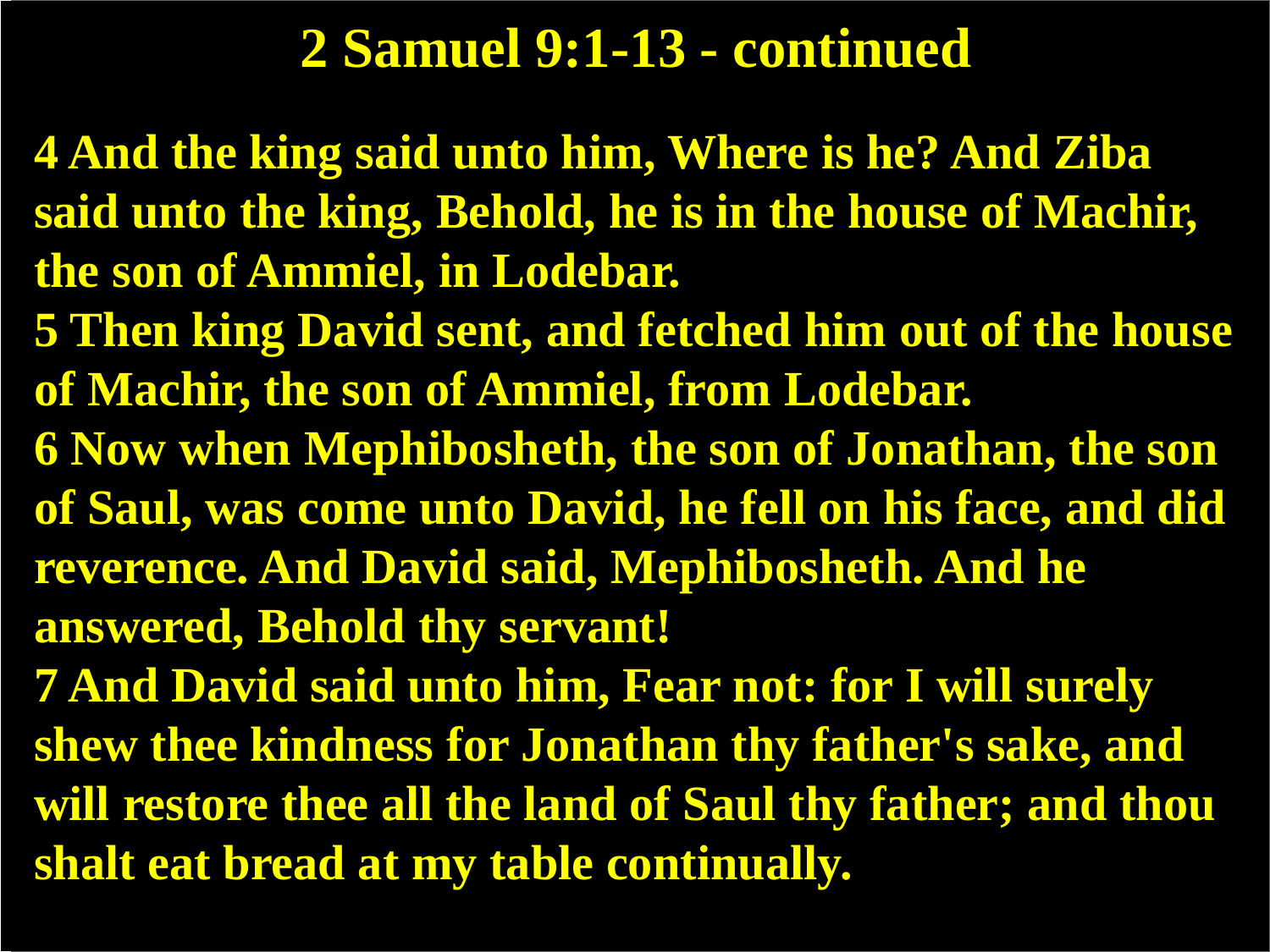# **2 Samuel 9:1-13 - continued**

**8 And he bowed himself, and said, What is thy servant, that thou shouldest look upon such a dead dog as I am? 9 Then the king called to Ziba, Saul's servant, and said unto him, I have given unto thy master's son all that pertained to Saul and to all his house. 10 Thou therefore, and thy sons, and thy servants, shall till the land for him, and thou shalt bring in the fruits, that thy master's son may have food to eat: but Mephibosheth thy master's son shall eat bread alway at my table. Now Ziba had fifteen sons and twenty servants.**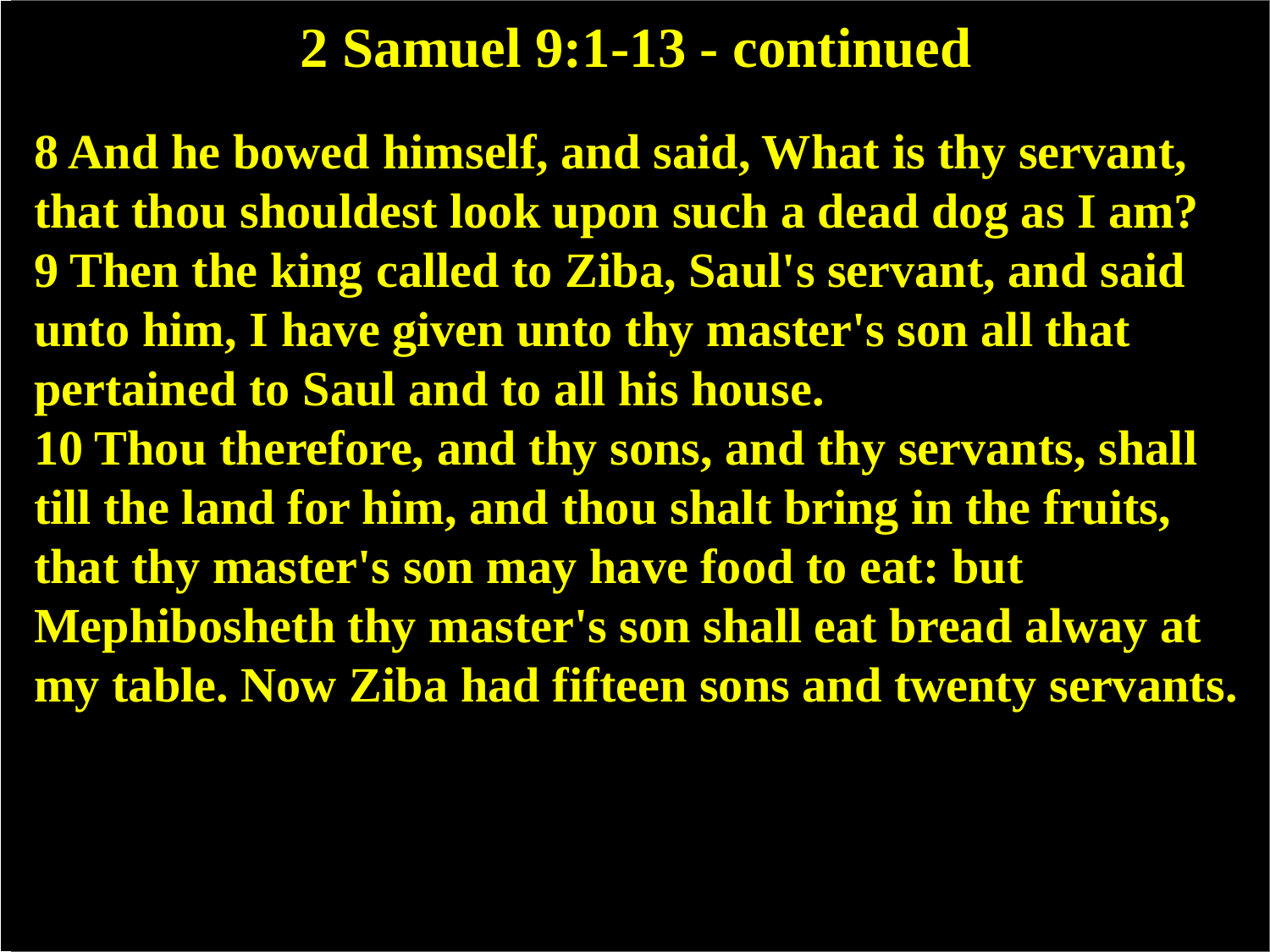# **2 Samuel 9:1-13 - continued**

**11 Then said Ziba unto the king, According to all that my lord the king hath commanded his servant, so shall thy servant do. As for Mephibosheth, said the king, he shall eat at my table, as one of the king's sons. 12 And Mephibosheth had a young son, whose name was Micha. And all that dwelt in the house of Ziba were servants unto Mephibosheth. 13 So Mephibosheth dwelt in Jerusalem: for he did eat continually at the king's table; and was lame on both his feet.**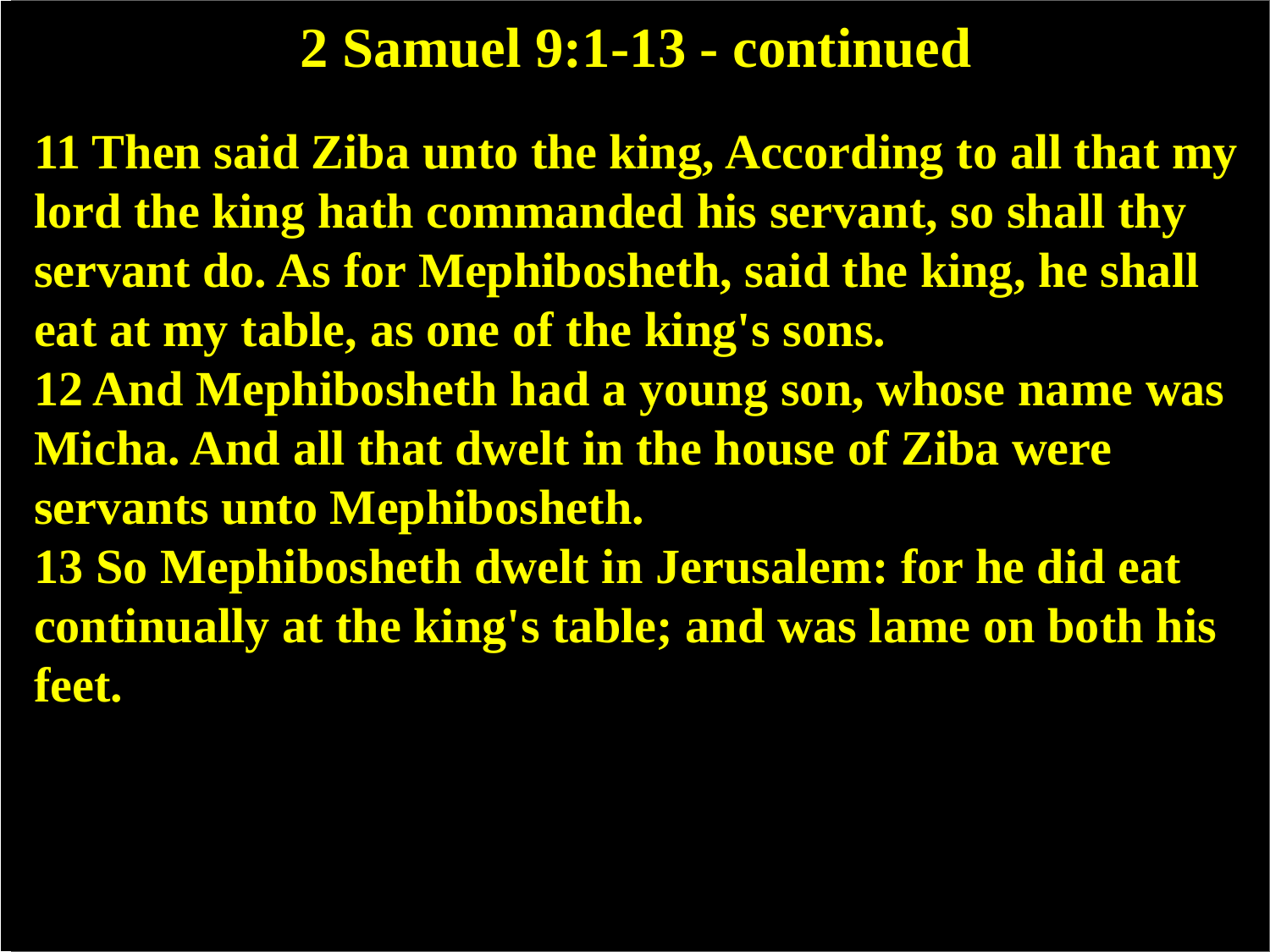# **I. The Condition of Mephibosheth**

- **A. Fatherless**
- **1 Samuel 31:2**
- **And the Philistines followed hard upon Saul and upon his sons; and the Philistines slew Jonathan, and Abinadab, and Melchishua, Saul's sons.**
- **B. On the wrong side in a losing cause**
- **2 Samuel 3:1**
- **Now there was long war between the house of Saul and the house of David: but David waxed stronger and stronger, and the house of Saul waxed weaker and weaker.**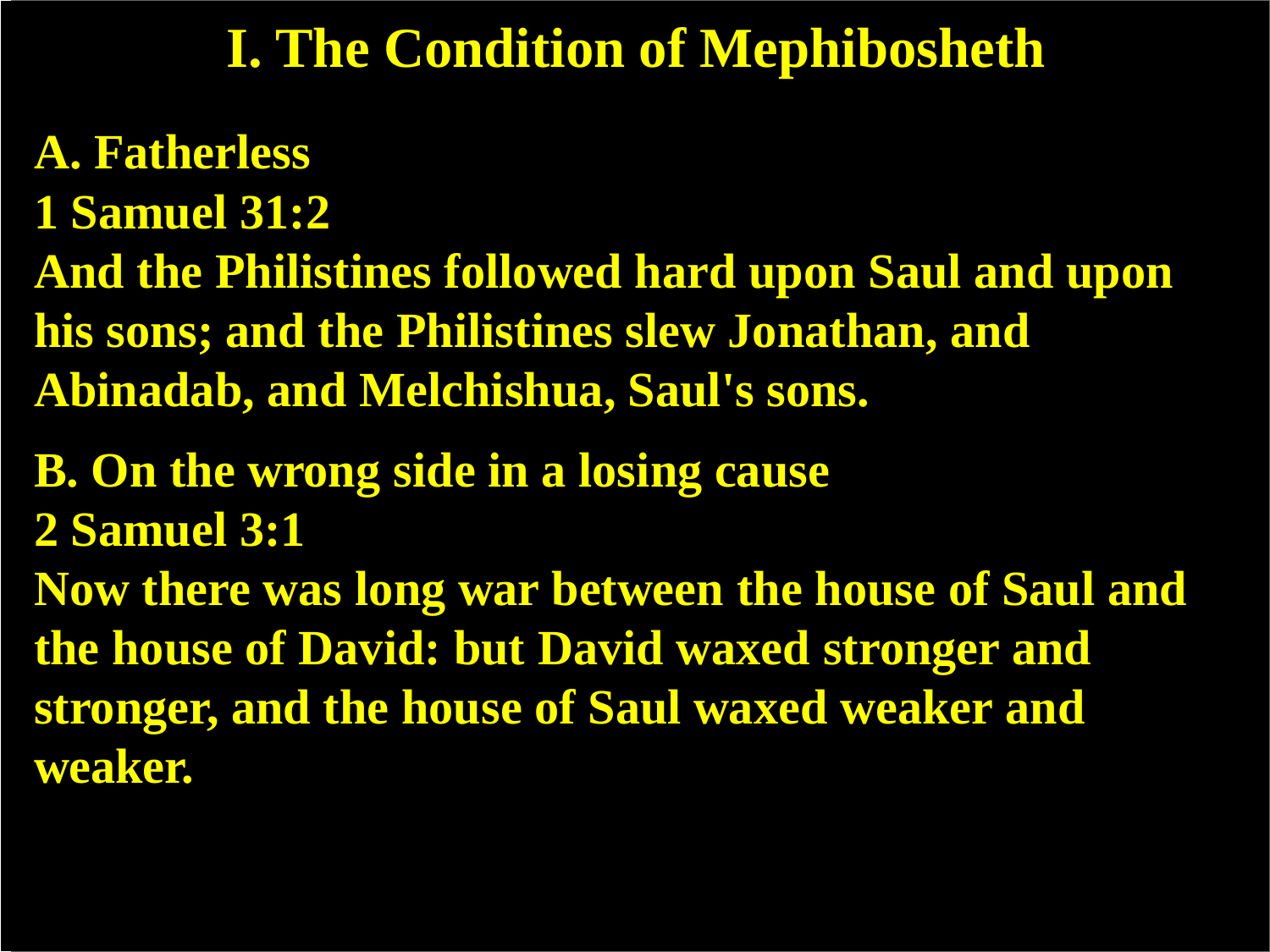# **I. The Condition of Mephibosheth**

#### **C. Lame**

**2 Samuel 4:4**

**And Jonathan, Saul's son, had a son that was lame of his feet. He was five years old when the tidings came of Saul and Jonathan out of Jezreel, and his nurse took him up, and fled: and it came to pass, as she made haste to flee, that he fell, and became lame. And his name was Mephibosheth.**

**D. Far from home**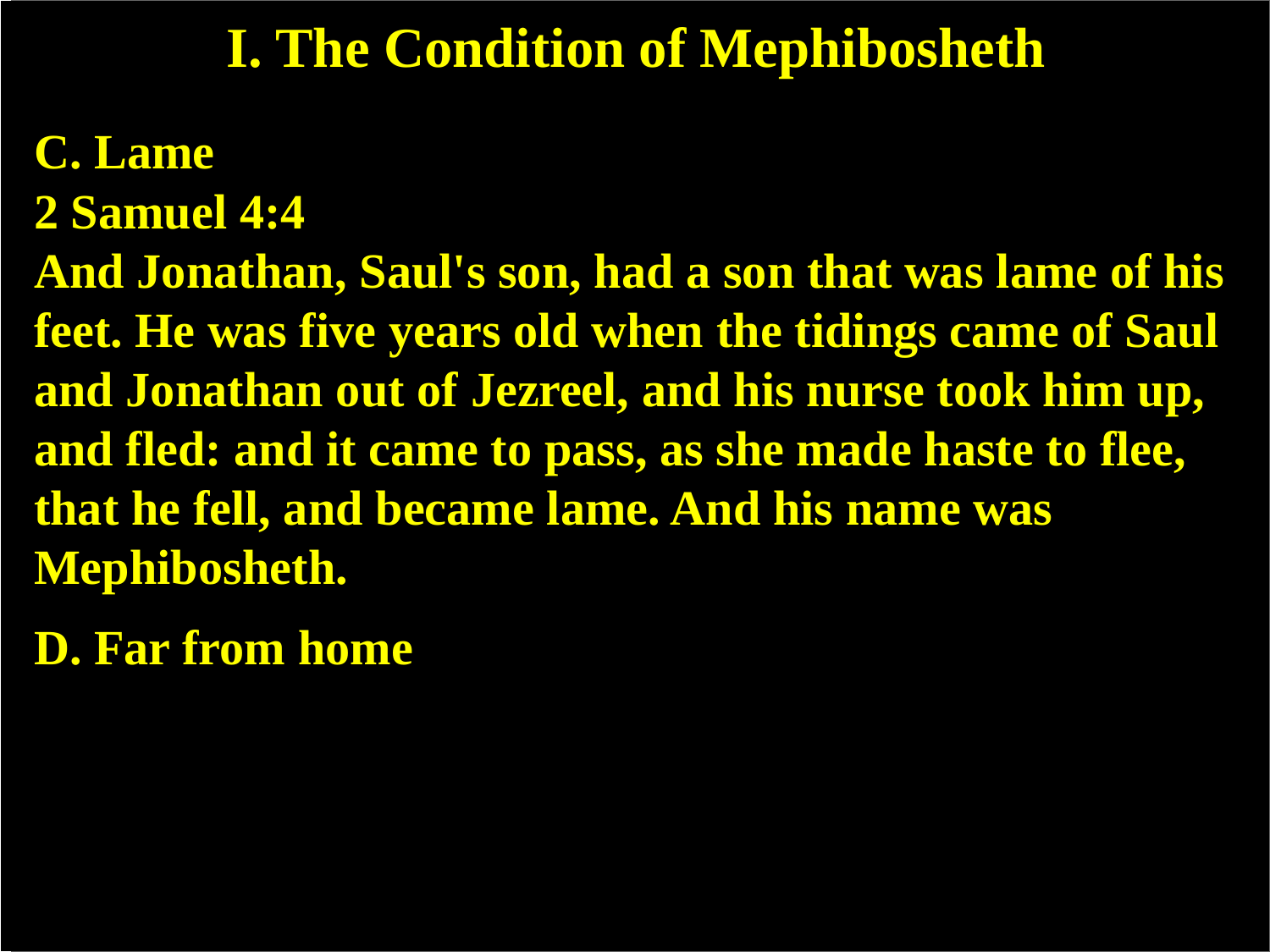**A. His searching Proverbs 5:21 For the ways of man are before the eyes of the Lord, and he pondereth all his goings. Luke 19:10 For the Son of man is come to seek and to save that which was lost.**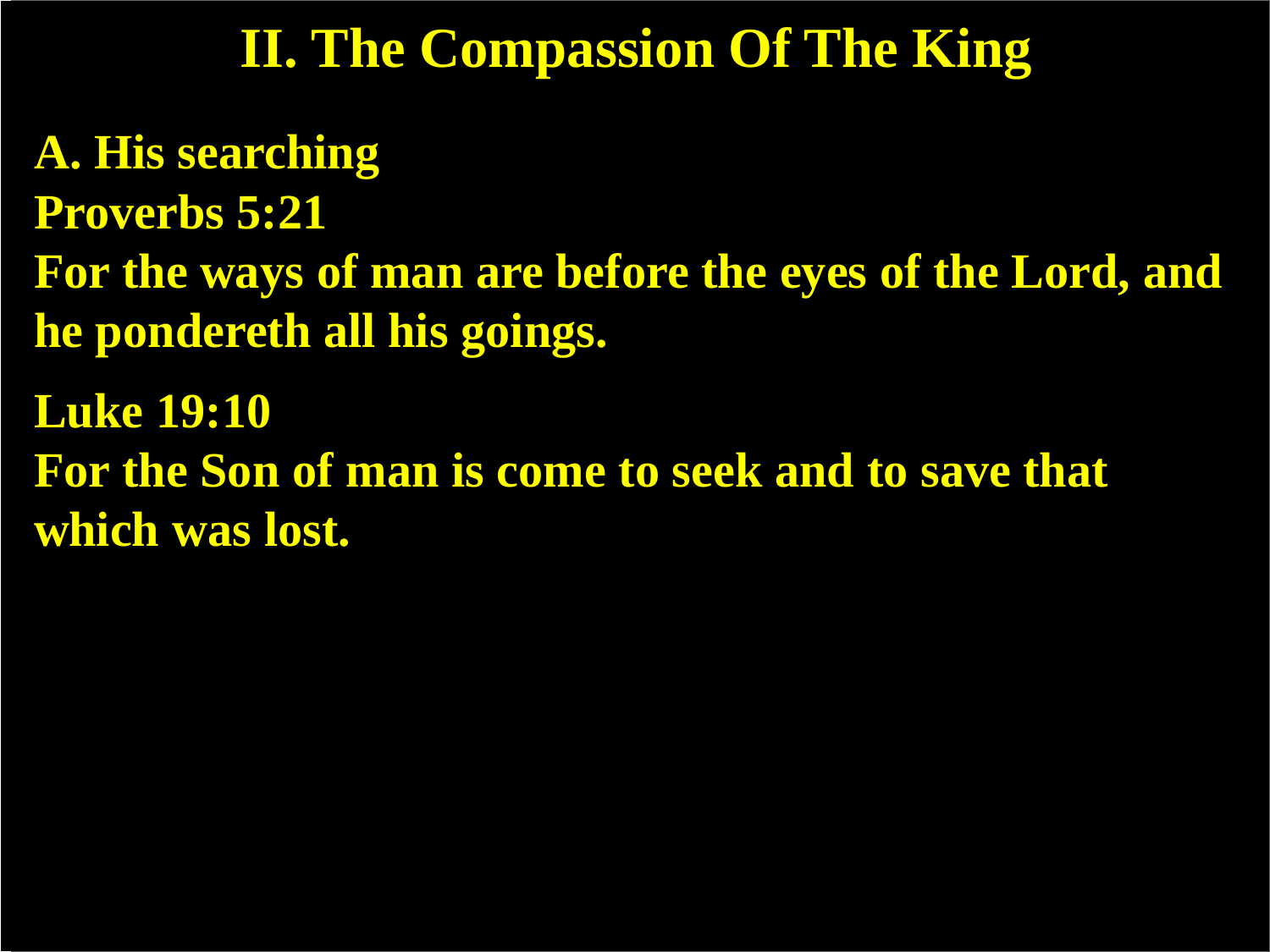**B. His kindness Ephesians 2:7 That in the ages to come he might shew the exceeding riches of his grace in his kindness toward us through Christ Jesus.**

**1 Peter 4:10**

**As every man hath received the gift, even so minister the same one to another, as good stewards of the manifold grace of God.**

**Psalm 68:19**

**Blessed be the Lord, who daily loadeth us with benefits, even the God of our salvation. Selah.**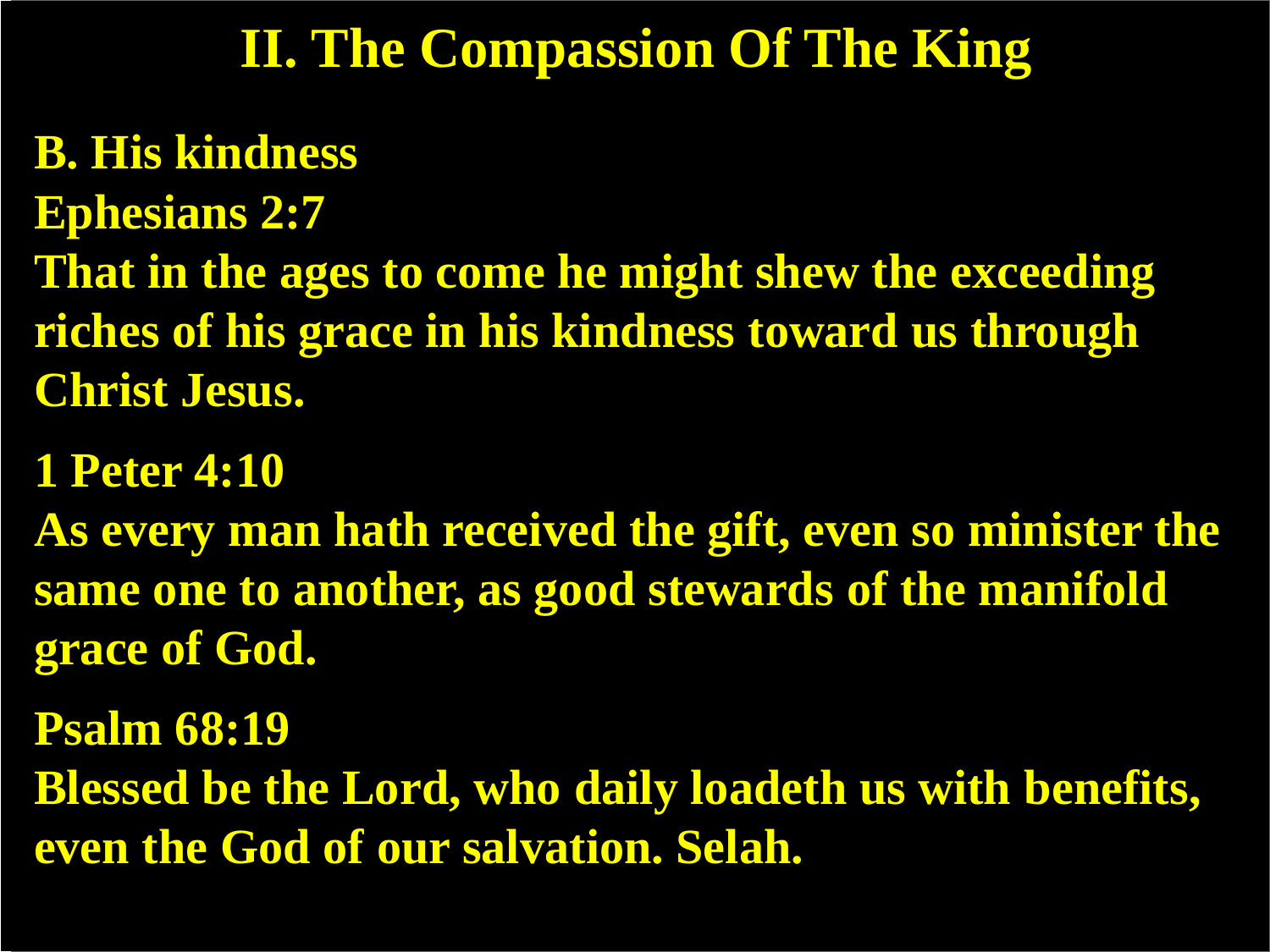- **C. Based on his covenant**
- **1 Samuel 20:14-15**
- **14 And thou shalt not only while yet I live shew me the kindness of the LORD, that I die not:**
- **15 But also thou shalt not cut off thy kindness from my house for ever: no, not when the LORD hath cut off the enemies of David every one from the face of the earth.**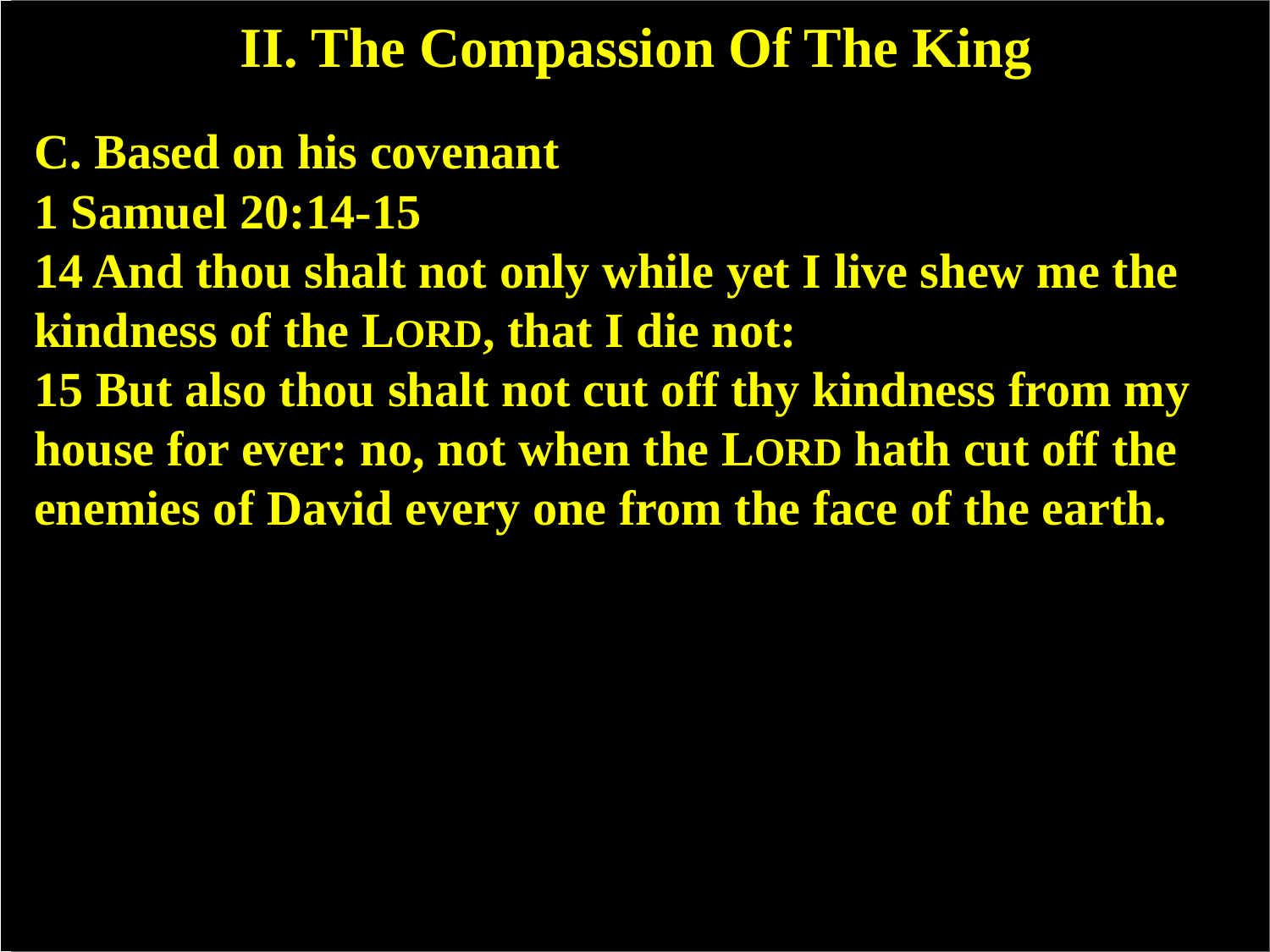**D. Reached out to where Mephibosheth was 1. House of Machir = Sold 2. Land of Lodebar = Not a pasture, place of no bread Psalm 139:7 Whither shall I go from thy spirit? or whither shall I flee from thy presence?**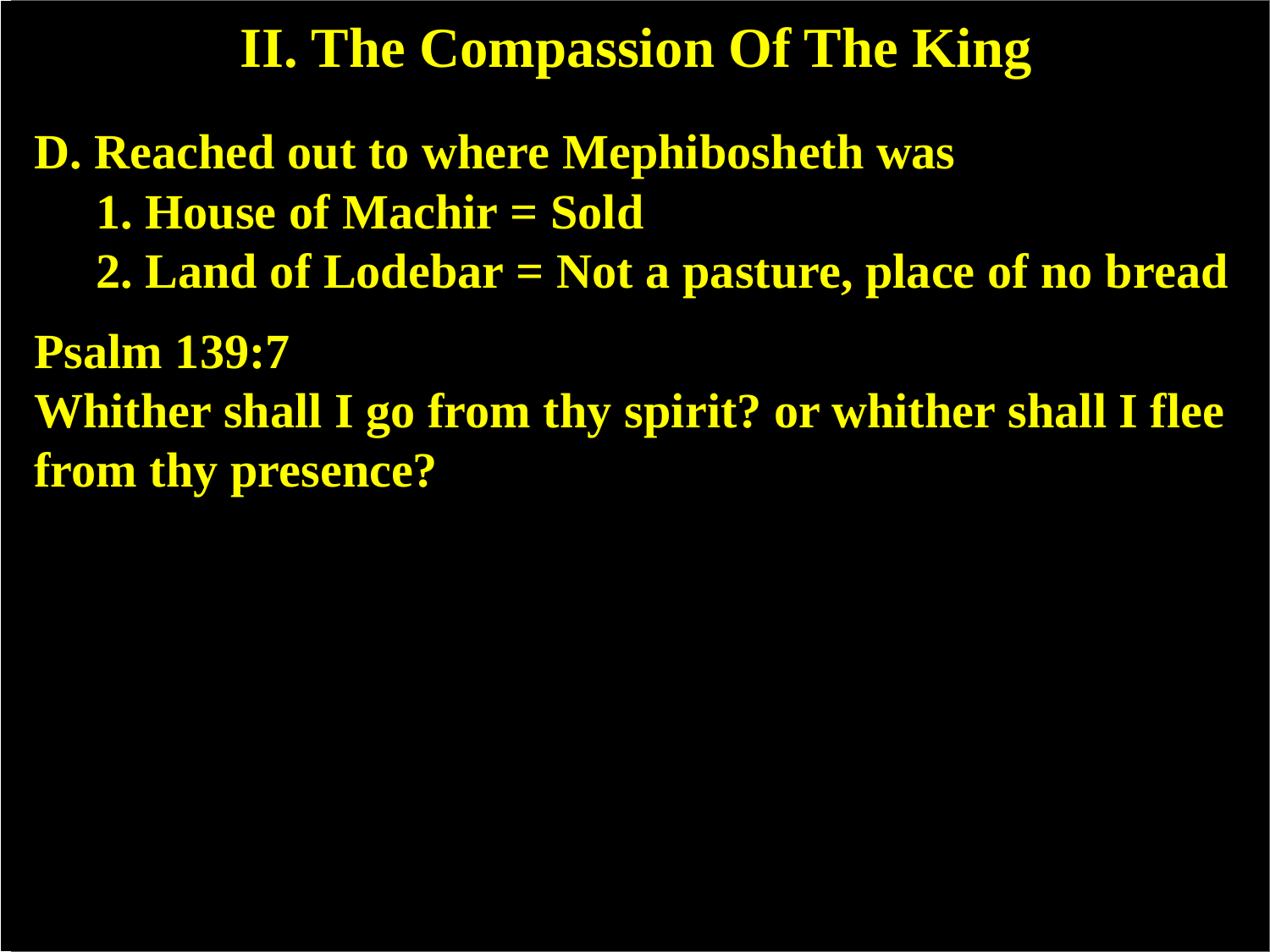### **III. The Change In Mephibosheth**

#### **A. His reverence**

- **1 Peter 5:5-6**
- **5 Likewise, ye younger, submit yourselves unto the elder. Yea, all of you be subject one to another, and be clothed with humility: for God resisteth the proud, and giveth grace to the humble.**
- **6 Humble yourselves therefore under the mighty hand of God, that he may exalt you in due time:**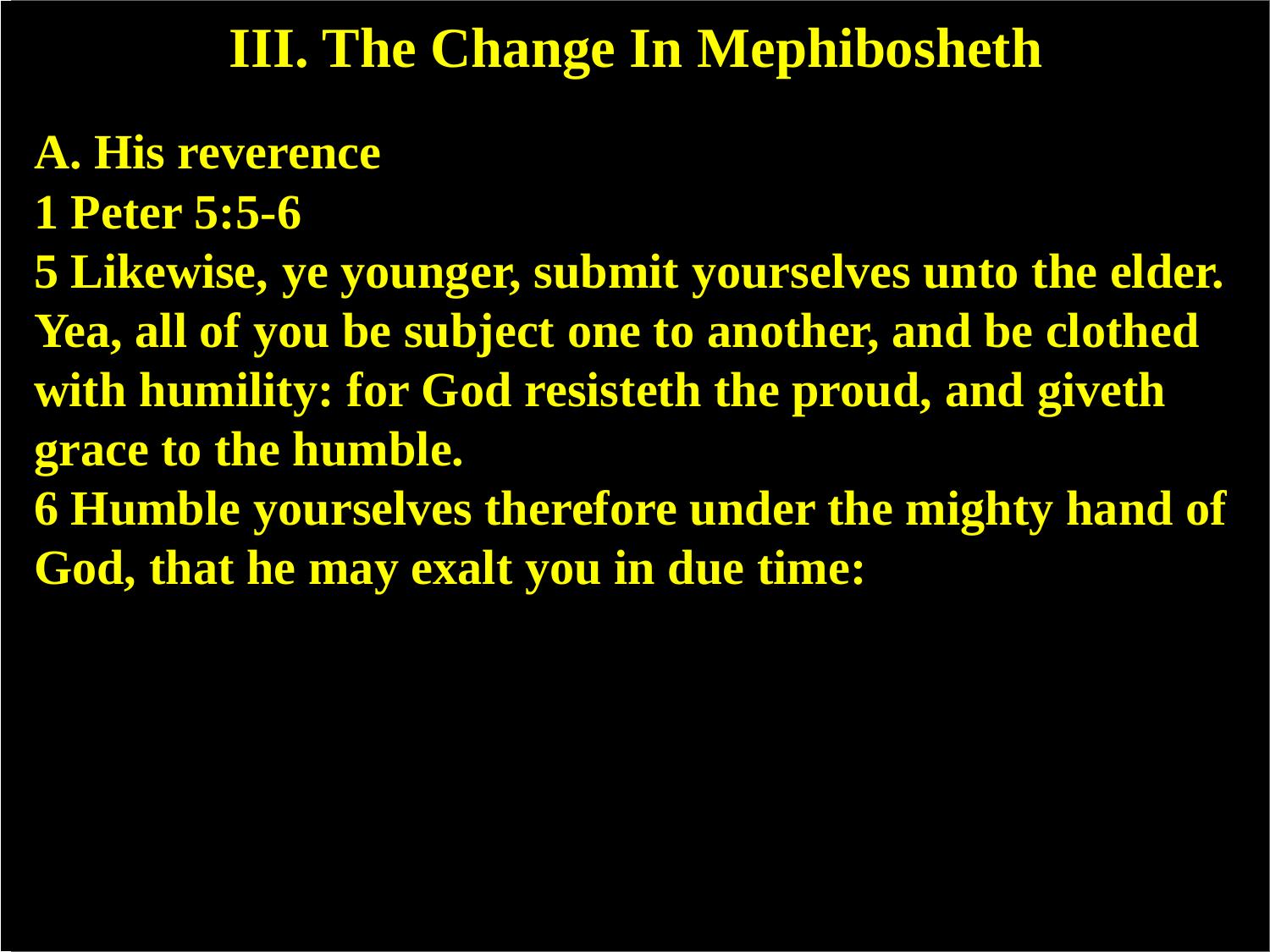### **III. The Change In Mephibosheth**

# **B. His relationship**

- **1. A new place to live**
- **John 14:2-3**

**2 In my Father's house are many mansions: if it were not so, I would have told you. I go to prepare a place for you. 3 And if I go and prepare a place for you, I will come again, and receive you unto myself; that where I am, there ye may be also.**

# **2. A new status in life**

#### **Romans 8:15**

**For ye have not received the spirit of bondage again to fear; but ye have received the Spirit of adoption, whereby we cry, Abba, Father.**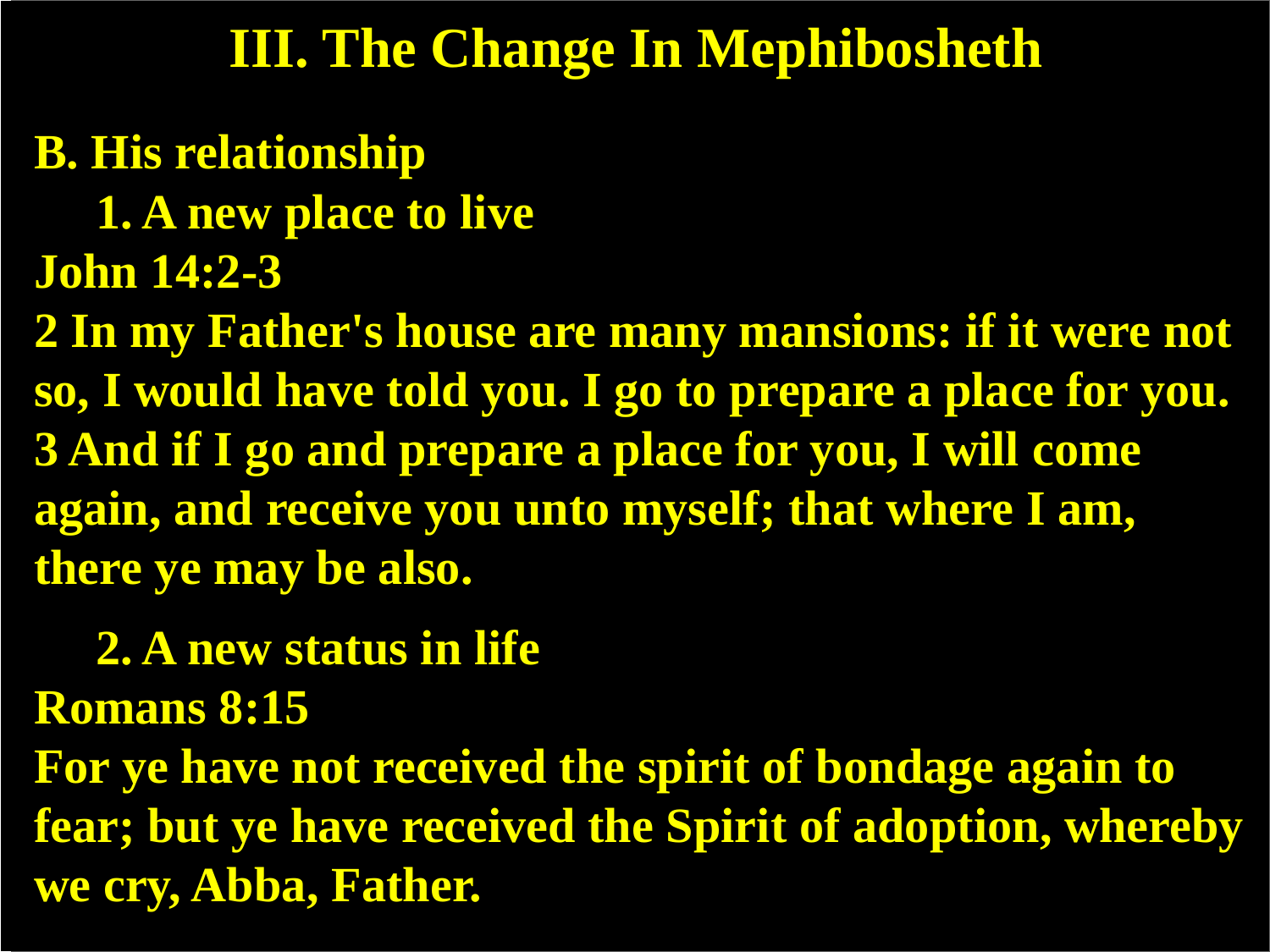### **III. The Change In Mephibosheth**

**C. His restoration**

- **1. His lands**
- **2. His servants**
- **3. His family**
- **Isaiah 57:18**
- **I have seen his ways, and will heal him: I will lead him also, and restore comforts unto him and to his mourners.**

**Isaiah 58:12**

**And they that shall be of thee shall build the old waste places: thou shalt raise up the foundations of many generations; and thou shalt be called, The repairer of the breach, The restorer of paths to dwell in.**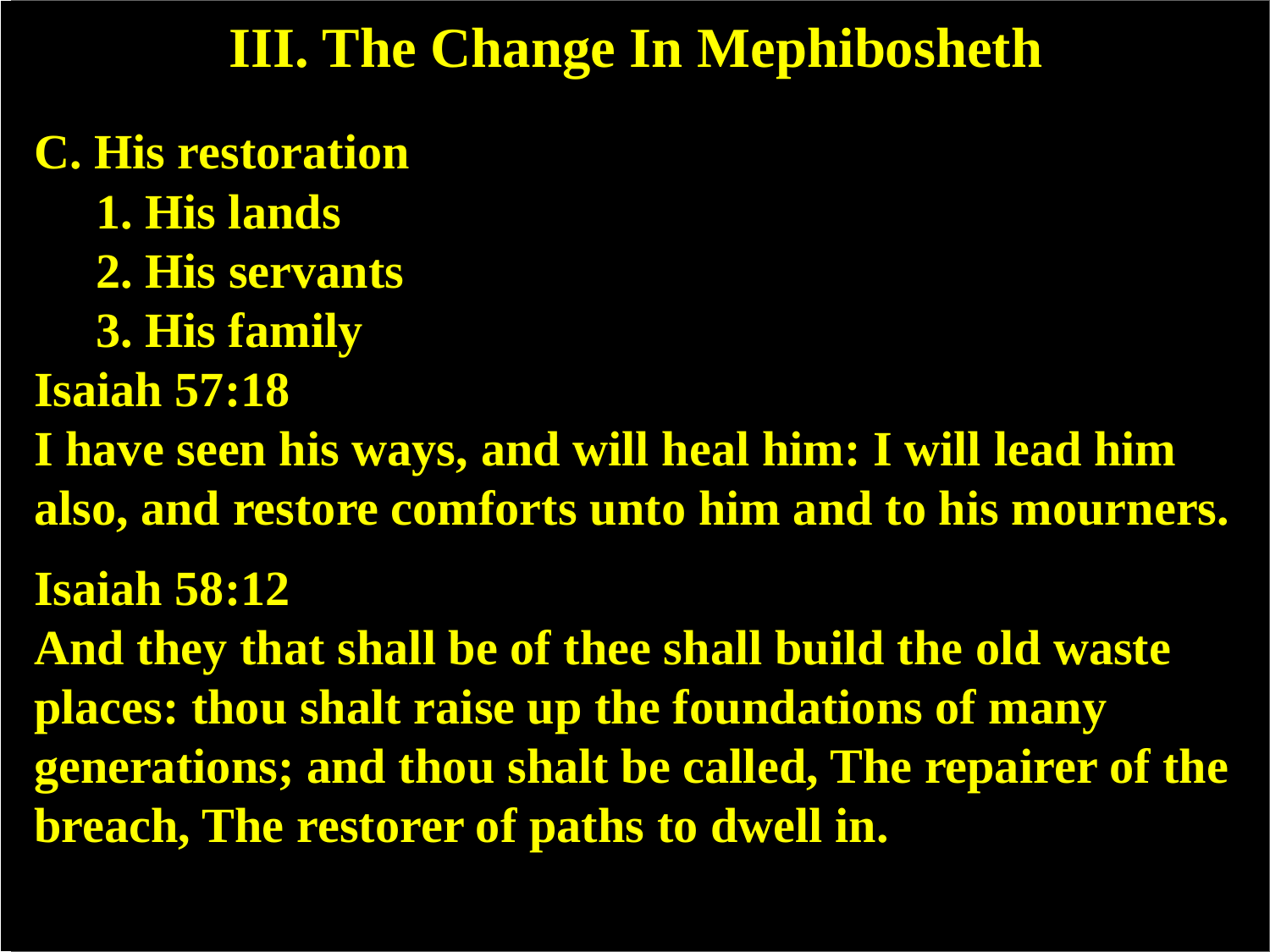### **A. In false report**

- **2 Samuel 16:3**
- **And the king said, And where is thy master's son? And Ziba said unto the king, Behold, he abideth at Jerusalem: for he said, To day shall the house of Israel restore me the kingdom of my father.**
- **1 Peter 3:16**
- **Having a good conscience; that, whereas they speak evil of you, as of evildoers, they may be ashamed that falsely accuse your good conversation in Christ.**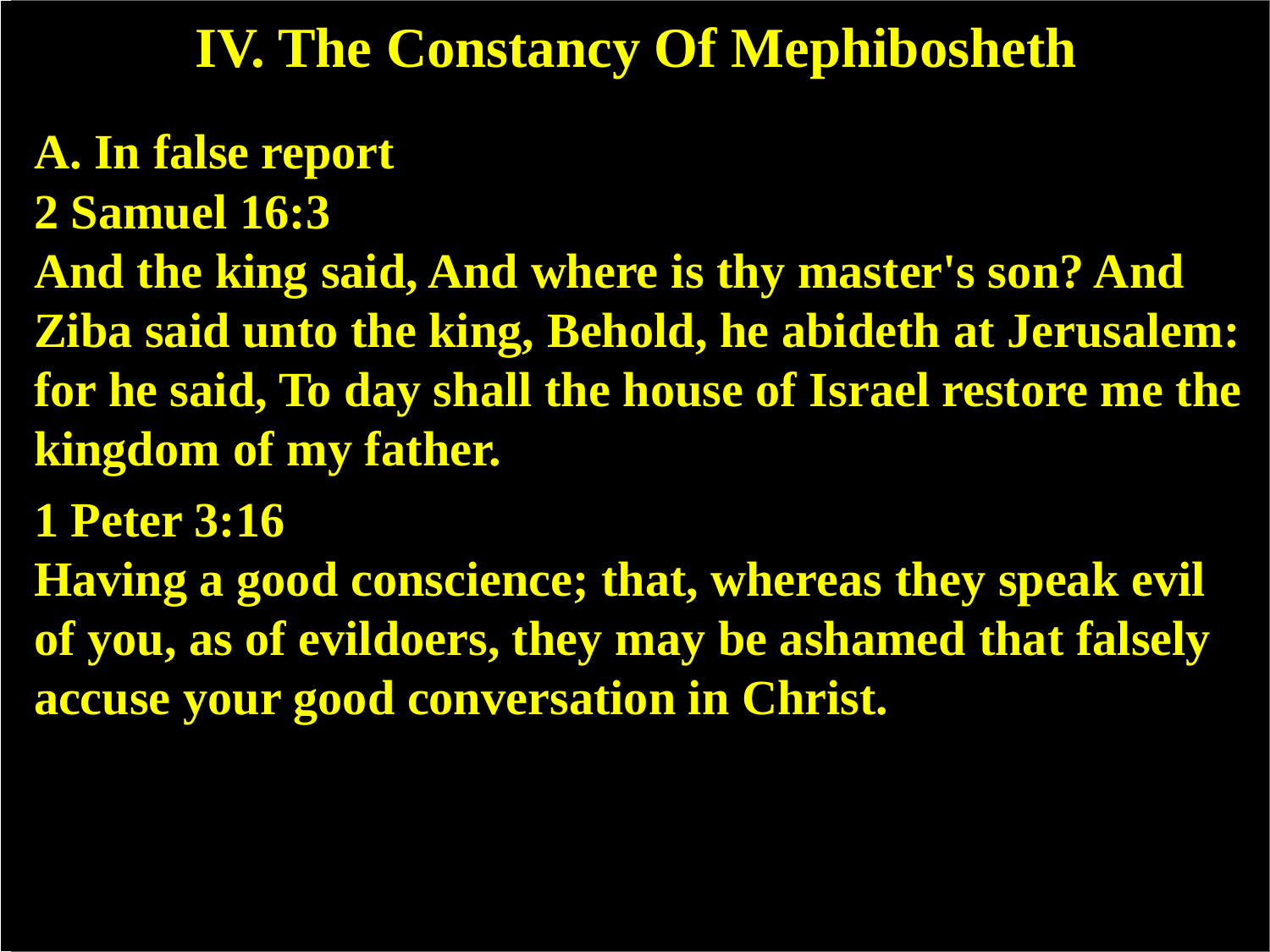# **B. In righteous actions**

- **1. True mourning**
- **2 Samuel 19:24-25**

**24 And Mephibosheth the son of Saul came down to meet the king, and had neither dressed his feet, nor trimmed his beard, nor washed his clothes, from the day the king departed until the day he came again in peace. 25 And it came to pass, when he was come to Jerusalem to meet the king, that the king said unto him, Wherefore wentest not thou with me, Mephibosheth?**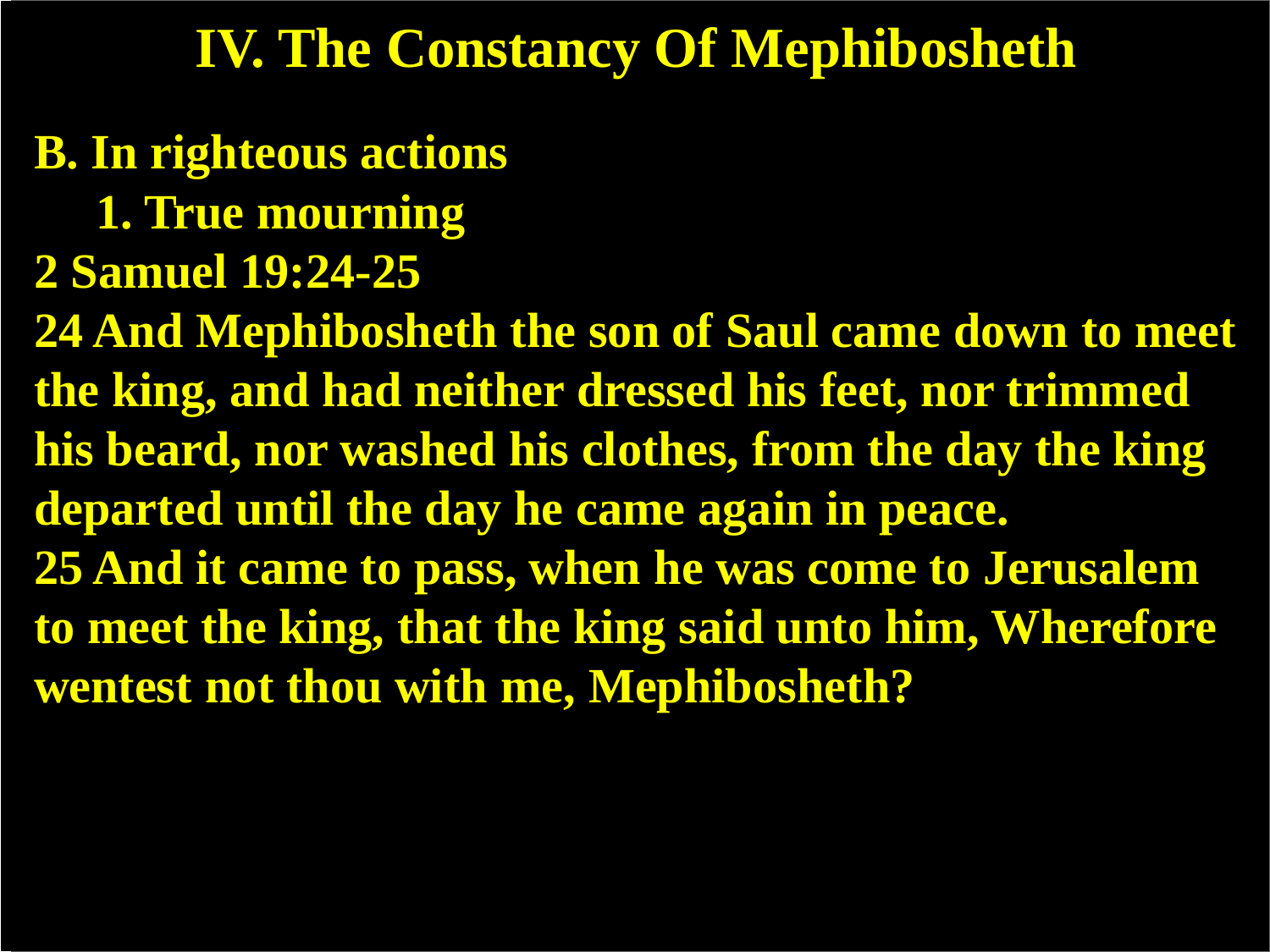- **B. In righteous actions**
	- **2. True surrender**
- **2 Samuel 19:26-27**
- **26 And he answered, My lord, O king, my servant**
- **deceived me: for thy servant said, I will saddle me an ass, that I may ride thereon, and go to the king; because thy servant is lame.**
- **27 And he hath slandered thy servant unto my lord the king; but my lord the king is as an angel of God: do therefore what is good in thine eyes.**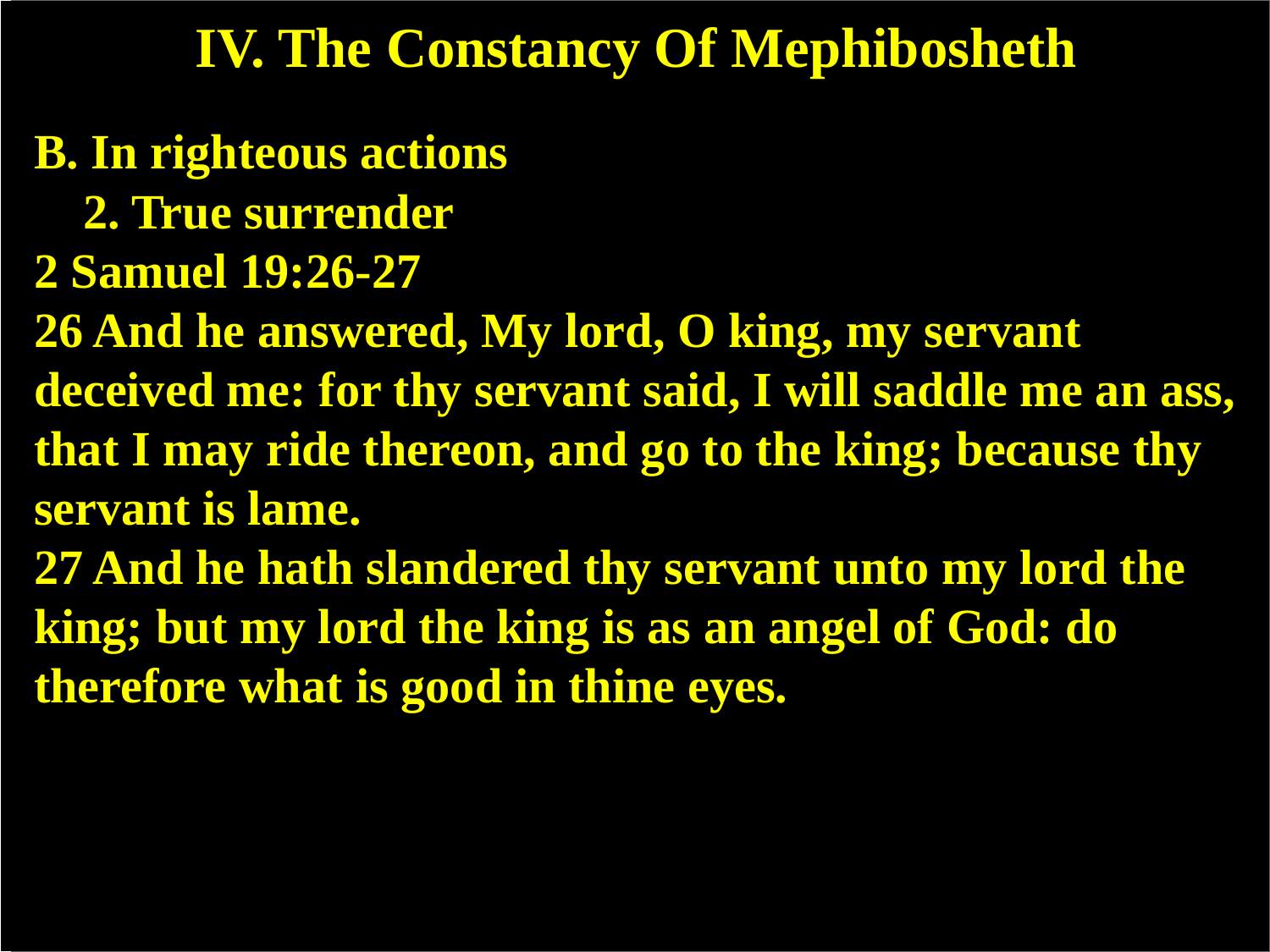**B. In righteous actions**

- **3. True gratitude**
- **2 Samuel 19:28**

**For all of my father's house were but dead men before my lord the king: yet didst thou set thy servant among them that did eat at thine own table. What right therefore have I yet to cry any more unto the king?**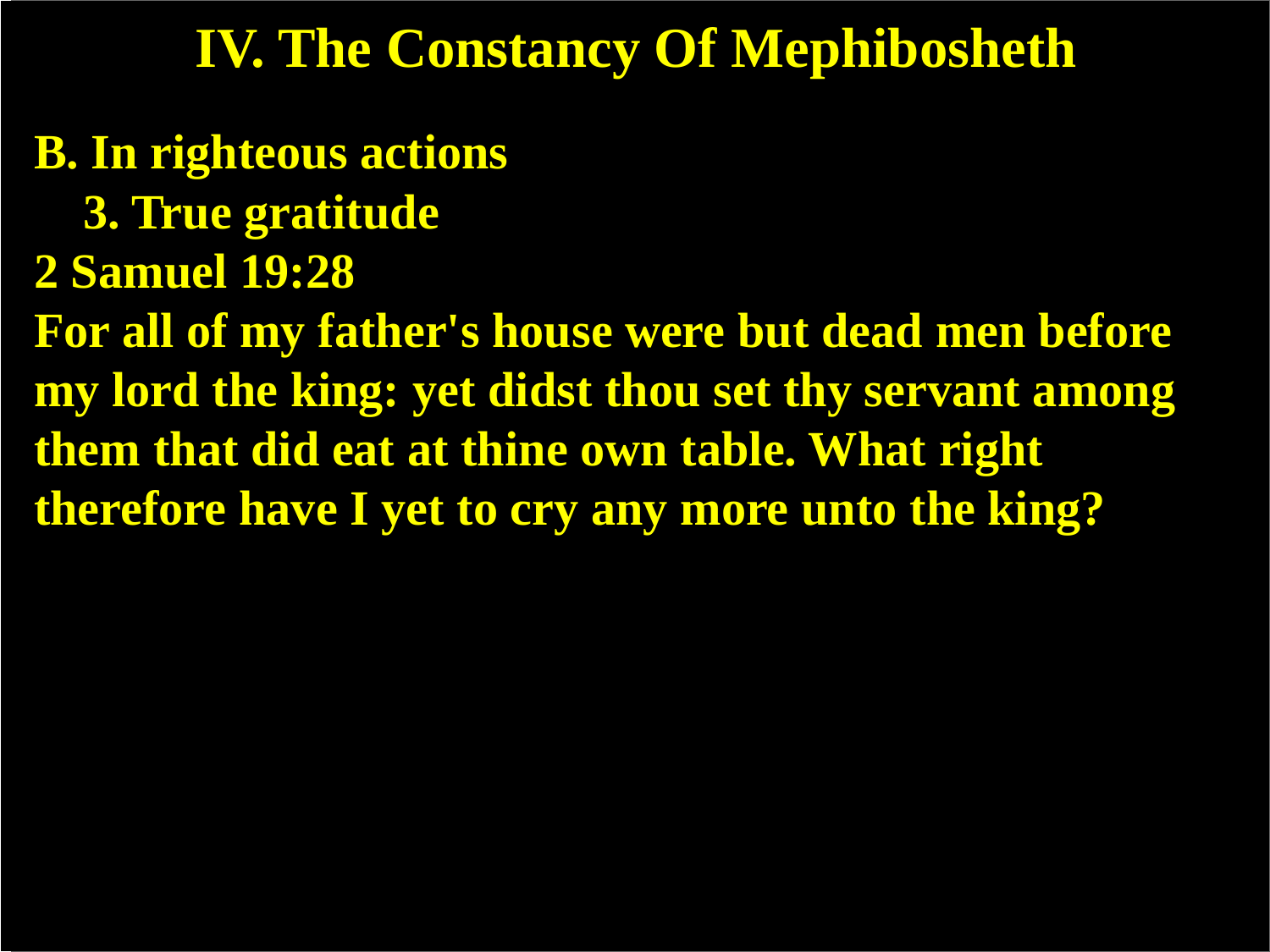- **B. In righteous actions**
	- **4. True selflessness**
- **2 Samuel 19:29-30**
- **29 And the king said unto him, Why speakest thou any more of thy matters? I have said, Thou and Ziba divide the land.**
- **30 And Mephibosheth said unto the king, Yea, let him take all, forasmuch as my lord the king is come again in peace unto his own house.**